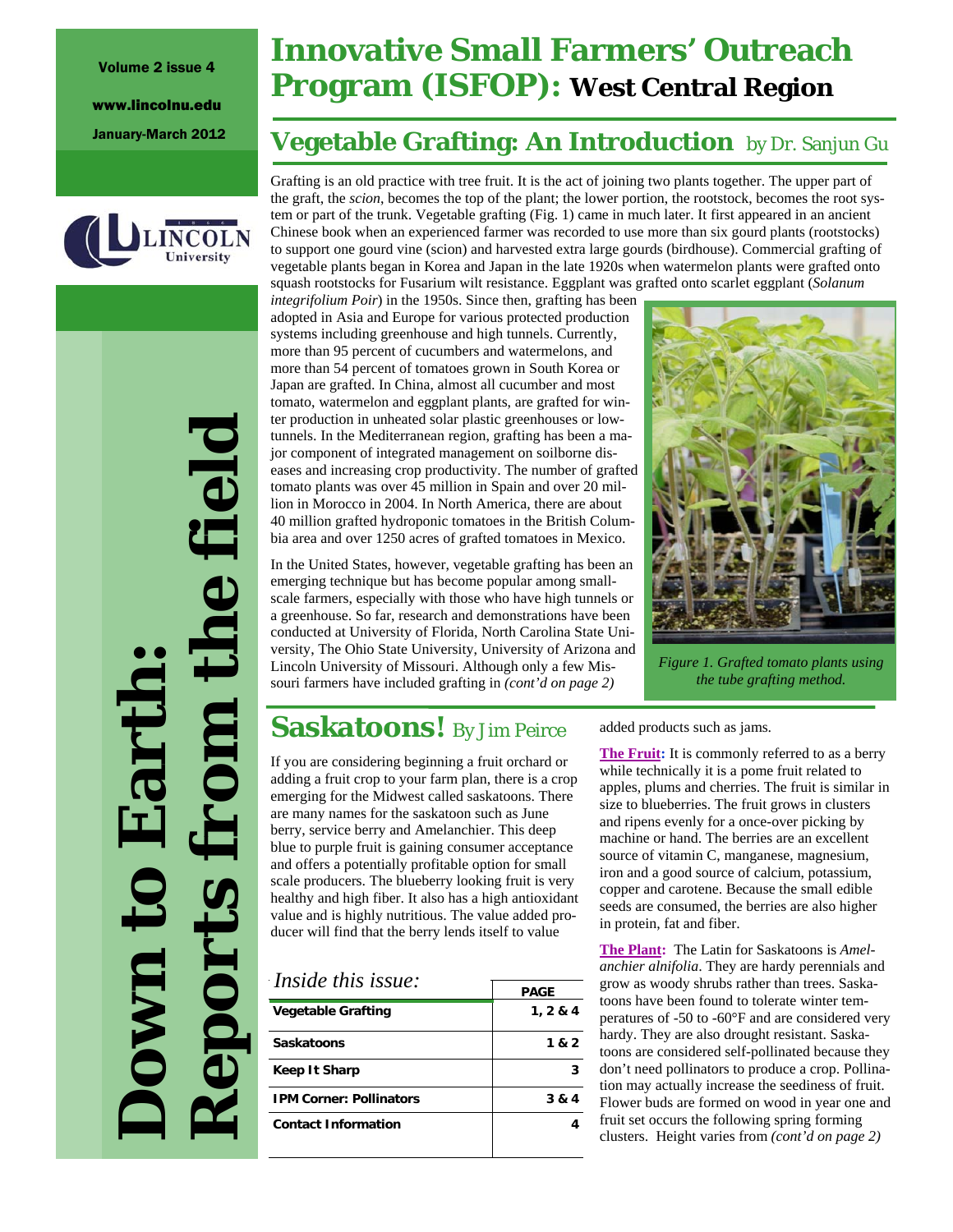# **Vegetable Grafting** . . .(continued from page 1)

their vegetable production, Fahrmeier Farms in Lexington, Missouri began tomato grafting about 10 years ago with excellent results. This technique has been well accepted among Missouri extension horticulturists, thanks to a professional development program grant awarded to Lincoln University from the USDA Sustainable Agriculture Research and Education (SARE).

The benefits of vegetable grafting are prominent with intensive cropping systems such as in greenhouses and high tunnels. By carefully choosing appropriate rootstock

varieties, grafted vegetable plants will have a more hardy root system that provides resistance to disease and cold weather, and enhances water and the ability to absorb minerals. The increased efficiency of nutrient and water absorption has been observed on most grafted vegetables and reduced fertilizer inputs have been reported on grafted cucurbits, a plant from the gourd family. Grafting can also be an alternative, in terms of soil-borne diseases, to methyl bromide which had been used extensively for soil fumigation but was banned completely in 2005. Grafting could be instrumental for organic and sustainable production of heirloom tomatoes. Grafting disease-susceptible heirloom tomatoes to resistant rootstocks is recommended for organic cultivation by researchers at North Carolina State University. For cucumber, watermelon and melon grafting, Fusarium wilt disease resistance has been a target in production. For tomatoes, grafting targets multiple diseases as detailed in Table 1. Grafting vegetable seedlings involves extra investment in materials (rootstock seeds, grafting tools, healing chamber etc.) and labor. *(cont'd on page 4)* 

**Table 1. Rootstock and Disease Resistance in Tomatoes** 

| <b>Rootstock</b>  | <b>TMV</b> | <b>Corky Root</b> | <b>Fusarium Wilt</b><br>(Race 1&2) | Verticillium<br>Wilt | Root-knot<br><b>Nematode</b> | <b>Bacterial Wilt</b> | Southern<br><b>Blight</b> |
|-------------------|------------|-------------------|------------------------------------|----------------------|------------------------------|-----------------------|---------------------------|
| <b>Beaufort</b>   | IN.        |                   | v                                  |                      | <b>MR</b>                    |                       | <b>HR</b>                 |
| <b>Maxifort</b>   |            |                   |                                    |                      | MR                           |                       | HR                        |
| <b>TMZQ702</b>    | n          |                   | n                                  | N                    | <b>MR</b>                    | <b>HR</b>             |                           |
| <b>RST-04-105</b> |            |                   |                                    |                      | MR                           | HR                    | MR                        |
| <b>Big Power</b>  | n.         |                   | n                                  | v                    | <b>MR</b>                    |                       | <b>HR</b>                 |

**TMV: Tobacco Mosaic Virus; R: Resistance; HR: High Resistance; MR: Moderate Resistance; S: Susceptible** 

### **Saskatoons ...**(continued from page 1)

1-18 feet depending on variety and pruning management. Saskatoon tolerates a wide range of soil types. The ideal pH range is 5 -8. Today one can find it grown commercially in Canada, while in the United States it is grown on limited acreage in the north



*Berries of the Saskatoon bush growing in Missouri. Photo by Jim Pierce.* 

and northwest states. When buying plants, choose those produced from cuttings, division or tissue culture. Plants could stay productive for up to 50 years. Planting should ideally occur in early spring.

**Production**: Saskatoons are considered wild and there is little literature on production settings. They do tolerate a wide range of conditions and practices. They will do better on a well drained site. This means a

soil that does not hold water for an extended time or a soil that has been amended and hilled before planting. A site that has a gentle slope of 1-3 degrees will also facilitate air drainage which will help avoid late frost damage.

Like any crop, enhancing the site where they grow will result in higher yields. Fall application of fertilizer is not recommended as it will promote vegetative growth that will not survive the winter. Therefore, it is recommended to fertilize preplant and early in every spring. When considering the economics of applying fertilizer remember higher yields don't necessarily equal more profit. A close evaluation of production costs and resulting income needs to be done when considering applying inputs such as fertilizer.

Pruning is kept to a minimum. Remove dead and diseased branches in early spring. Thinning the middle to facilitate air movement through the bush will help in preventing diseases that start in the leaves. You can plant around 880 per acre with rows at least 10 feet apart and, depending on farm equipment, 3-5 feet in row spacing. Reducing competition from weeds that affect marketable yields. Some mulch choices to consider are plastic, woven weed barrier, organicsuch as straw and wood chips. Some mechanical methods for weed control are mowing or cultivating. As a last resort some herbicides are labeled for Amelanchier.

Plants begin bearing in their third year with significant yields beginning in the fifth year. Average yields of 3,000-5,000 pounds per acre with well managed orchards reaching 28,000. Fruit is commonly sold for around \$2 a pound.

Northline, Smoky and Honeywood are the predominant varieties that can be found from orchard stock. Honeywood will produce large fruit while Smoky is commonly suggested for medium sized fruit in a commercial orchard.

**Demand/Marketing**: According to the USDA, a diet diverse in fresh fruit and vegetable consumption leads to better health. In the US there is a growing awareness of eating locally grown fresh produce for good health and consumers are demanding fresh, local fruits and vegetables. The versatile Saskatoon can be used for fresh consumption or processed adding value in the form of jams, jellies, pies, syrups, muffins and wine.

The opportunity exists to market this fruit as high fiber, antioxidant and vitamin C. The Potential market channels are U-pick, farmer's markets, wholesale, or processed into a value added product.

More information can be found at: http:// www.prairie-elements.ca/saskatoon/14.3 quality.pdf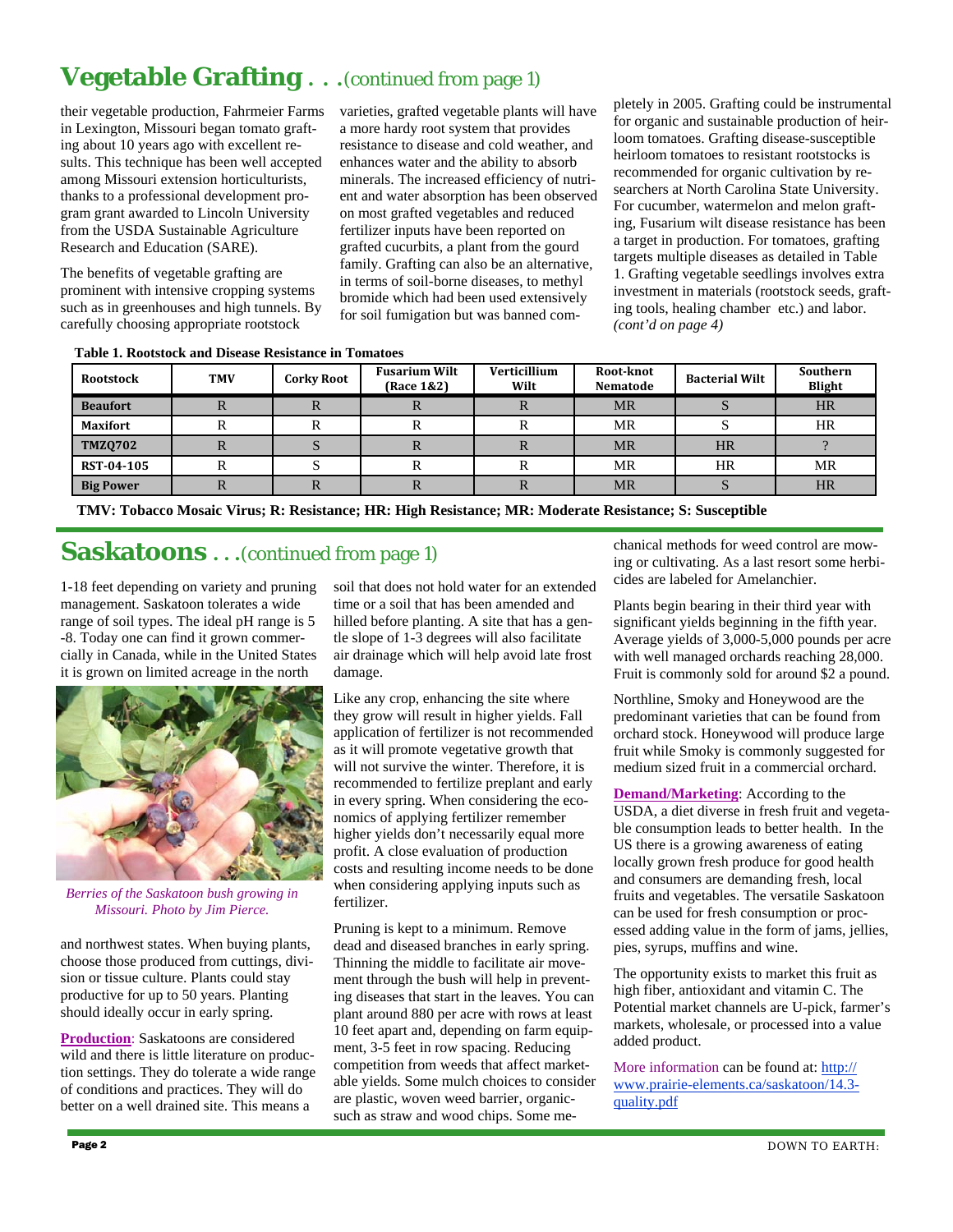# **Keeping it Sharp!** By Jeff Yearington

How sharp you make your tools is a matter of personal choice. I like my shovels to be sharp enough to cut through minor roots, but with my rocky soil, I won't repair an edge to razor sharpness every five minutes. On the other hand, when I'm trimming back my lilacs, a razor-edged pair of pruning shears makes the job quick and easy. Sharpening tools is a slightly more complicated procedure than removing rust. Some tools like shovels, axes, hoes, and trowels are best sharpened with a hand file, while other tools like pruning shears and knives call for a honing stone. Depending on how dull an edge is, some tools may require the use of a high-speed grinder.

A good guideline to use when sharpening is to follow the bevel already on the tool's blade. Recommended sharpening angles range from 10 to 45 degrees depending on the tool and its use. In general, the angle of sharpness determines the length of the blade's beveled edge, so use the angle of the blade as a guideline when sharpening.

For example, blades sharpened at low angles have relatively wide bevels. Knives and pruning shears, tools that need finer edges for cutting, should be sharpened to between a 10- to 25-degree angle. Tools used for heavy-duty chores that dull the blades quickly, like hoes, shovels, and mattocks, only need to be sharpened to a 30- to 35-degree angle. The bevel on these blades is relatively short. Understanding this relationship is the key to successful sharpening.

The tools needed for basic sharpening are neither expensive nor complicated. The most basic sharpening tool is an 8 or 10-inch-long mill file with a bastard cut which you can purchase at your favorite hardware store for about \$8 to \$12. When sharpening a tool with a mill file, work by drawing the cutting teeth in one direction over the edge being sharpened. For best results, hold the tool steady in a vise, or other bracing system, keeping the file at an angle from the plane of the tool's working surface as you push it along the edge you are sharpening. And since sharpening edges with a mill file requires two hands, get one that has a handle on one end. This makes it easier to maneuver and get a good edge. Remove the hoe from the vise (if applicable) and test it in the



*Sharpening the head of a hoe with a file Photo by Jeff Yerington.* 

soil. You should notice a measurable difference in the sharpness as it cultivates the soil. Once you complete your sharpening work use a rag with some vegetable oil and wipe it on the tool to help prevent rust.

## IPM CORNER: Importance of Pollination and Pollinator Insects *By Dr. Jaime Piñero, LUCE State Extension Specialist-Integrated Pest Management*

Close to seventy-five percent of the flowering plants on earth rely to some degree on pollinators in order to set seed or fruit. Therefore, understanding, providing, enhancing, and managing habitat for pollinating insects is a very important component of food production. We are well into the fall so the following information will become useful for next spring.

#### **What is pollination and why is it impor-**

**tant?** Pollination is the transfer of pollen within a flower or between flowers and is needed for many plants to produce fruits. For the vegetables we grow for leaves (lettuce, spinach, cabbage) and roots (beets, carrots, radishes), pollination is not important. But the vegetables we grow for fruit, or seeds (melons, corn), pollination is almost always needed. The pollination process in all beans, peas, and tomatoes is called selfpollination because the transfer of pollen takes place within the individual flowers without the aid of insects or wind. However, many crops such as cucurbits (e.g., squash, pumpkins, melons, cucumbers) have the male and female organs in separate flowers on the same plant and therefore insects are needed to transfer pollen from male flowers to female flowers while going from flower to flower, collecting nectar and pollen. In

general, the more bee visits per flower, the greater the number of seeds per fruit, the larger the size of the fruit, and the smaller the number of irregularly shaped fruit. Poorly shaped fruit (cucumbers, watermelons, tomatoes) may result from incomplete pollination but also from temperature extremes and poor plant nutrition status. Also, many insects that visit flowers as adults also provide pest control for crop plants.

> **Native plants should be your first choice to**

**help our native bees!** 

**What are the most common pollinating insects?** Bees (honey bees, native bees, bumble bees, sweat bees) are the most important group of

pollinators. Flies are important pollinators of strawberries, and for onion and carrot seed, whose flowers are not a favorite of managed bees. Wasps, butterflies, and moths can also aid in pollination, but to a lesser degree.

**How can I enhance pollination in my garden?** Since pollinating insects are so important in the garden, it is important to consider them when choosing and applying insecticides. Choose insecticides that are least toxic to bees, and apply them late in the day when bees are not actively working in the

garden. A patch of suitable flowers quickly becomes a magnet for butterflies, bees, flies, and beetles that aid in pollination of adjacent plants. The following advice comes from the Xerces Society (http://www.xerces.org), an international non-profit organization that protects wildlife through the conservation of invertebrates and their habitat:

*Use local native plants.* Research suggests

native plants are four times more attractive to native bees than exotic flowers. In gardens, heirloom varieties of herbs and perennials can also provide good foraging.

*Choose several colors of* 

*flowers.* Flower colors that particularly attract native bees are blue, purple, violet, white, and yellow.

*Plant flowers in clumps.* Flowers clustered into clumps of one species will attract more pollinators than individual plants scattered through the habitat patch. Where space allows, make the clumps four feet or more in diameter.

*Include flowers of different shapes.* Bees are all different sizes, have different tongue lengths, and will feed *(cont'd on page 4)*